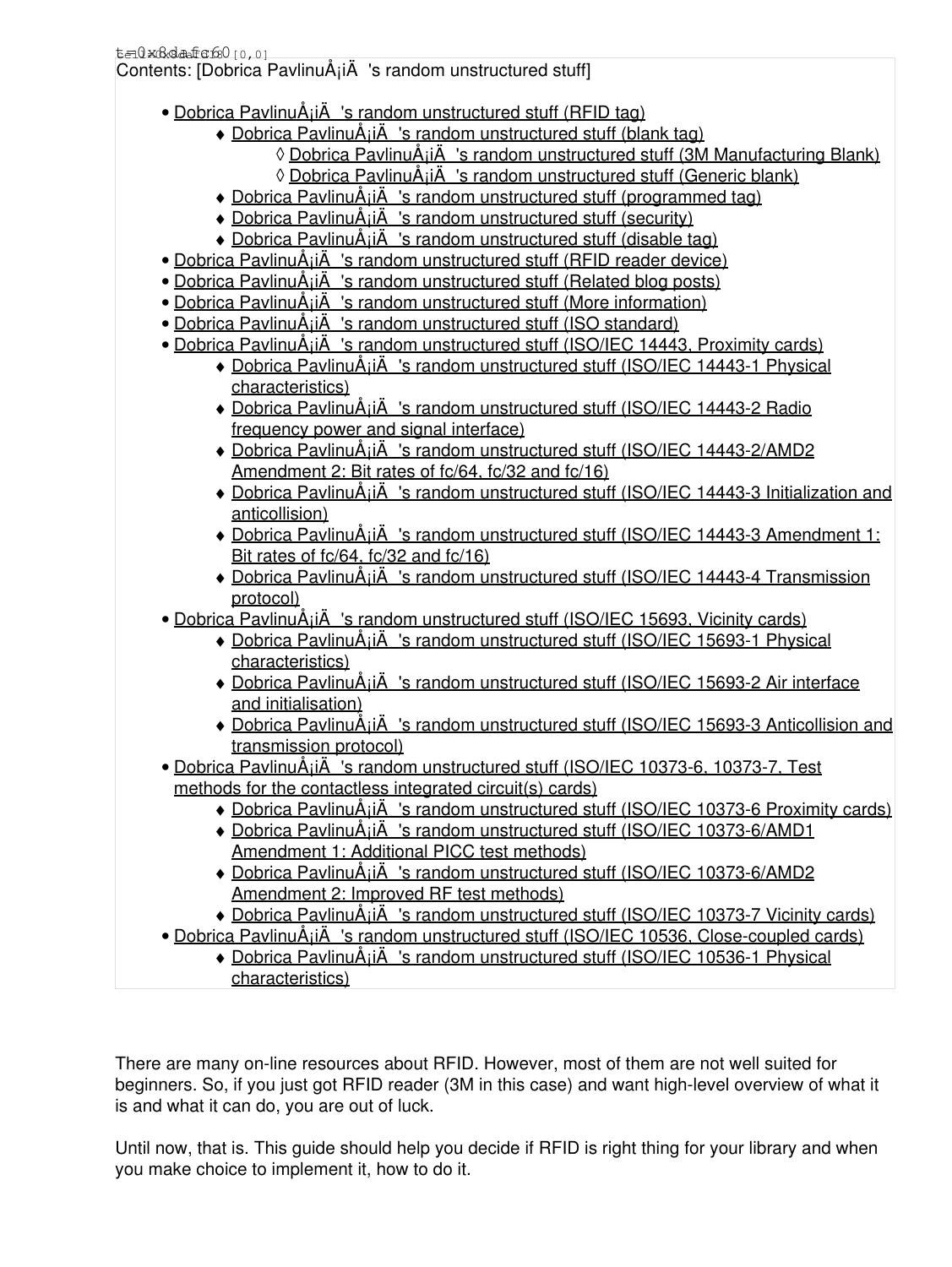This document will describe my experience with 3M 810 reader using RFID 501: RFID Standards for Libraries [RFID\\_501.pdf](https://saturn.ffzg.hr/rot13/index.cgi/RFID_501.pdf?action=attachments_download;page_name=hitchhikers_guide_to_rfid;id=20090412215130-0-9302)

# **RFID tag**

Best way to think about RFID tags is like contact-less readable barcode.

Our particular tags come in two form: RFID stickers (to be placed on books) and plastic credit-card like cards (we use them for patrons).

Have in mind that established practice is to have different RFID systems for books and patrons (we are use same one). When we asked about using same system for books and patrons, we got reply: "we don't have experience with it".

In practice, we have problem with 3M selfcheck software in some special conditions where book reader have patron card in range it gets network connection error with SIP server.

Since normal configuration of selfcheck stations is to have two different systems for patrons and books this problem doesn't show up for other users.

Each tag has unique serial number (SID) assigned by manufacturer and used in RFID collision detection protocol. It looks like hexadecimal number starting with letter E0 like this: E00401003123AA26.

It's best to think of SID as unique identifier of physical tag.

Your information system will have it's own ID (barcode?) for some item. There are cases in which you might want to change physical tag sticker on book because it's

damaged. In that case, you will change SID of that item, but not barcode (which is data programmed on tag itself).

Our initial idea was to use data programmed on chip for everything, and just ignore SIDs, but we found out that there is class of RFID devices which can read ONLY SID from chip (in our case it's photocopying system).

3M software does record SIDs to log file when programming chips, but that's all. It essential ignores it for all practical intends and purposes.

Chips have 7 blocks of user data on it, each block with 4 bytes which enables us to store 28 bytes of user specified data on each tag.

### **blank tag**

#### **3M Manufacturing Blank**

Easiest case is blank tag, in which all data on chip is 0x55

| $\mathbf 0$    |  | 55 55 55 55 | blank tag |
|----------------|--|-------------|-----------|
| $\mathbf{1}$   |  | 55 55 55 55 |           |
| 2              |  | 55 55 55 55 |           |
| 3              |  | 55 55 55 55 |           |
| $\overline{4}$ |  | 55 55 55 55 |           |
| 5              |  | 55 55 55 55 |           |
| 6              |  | 00 00 00 00 |           |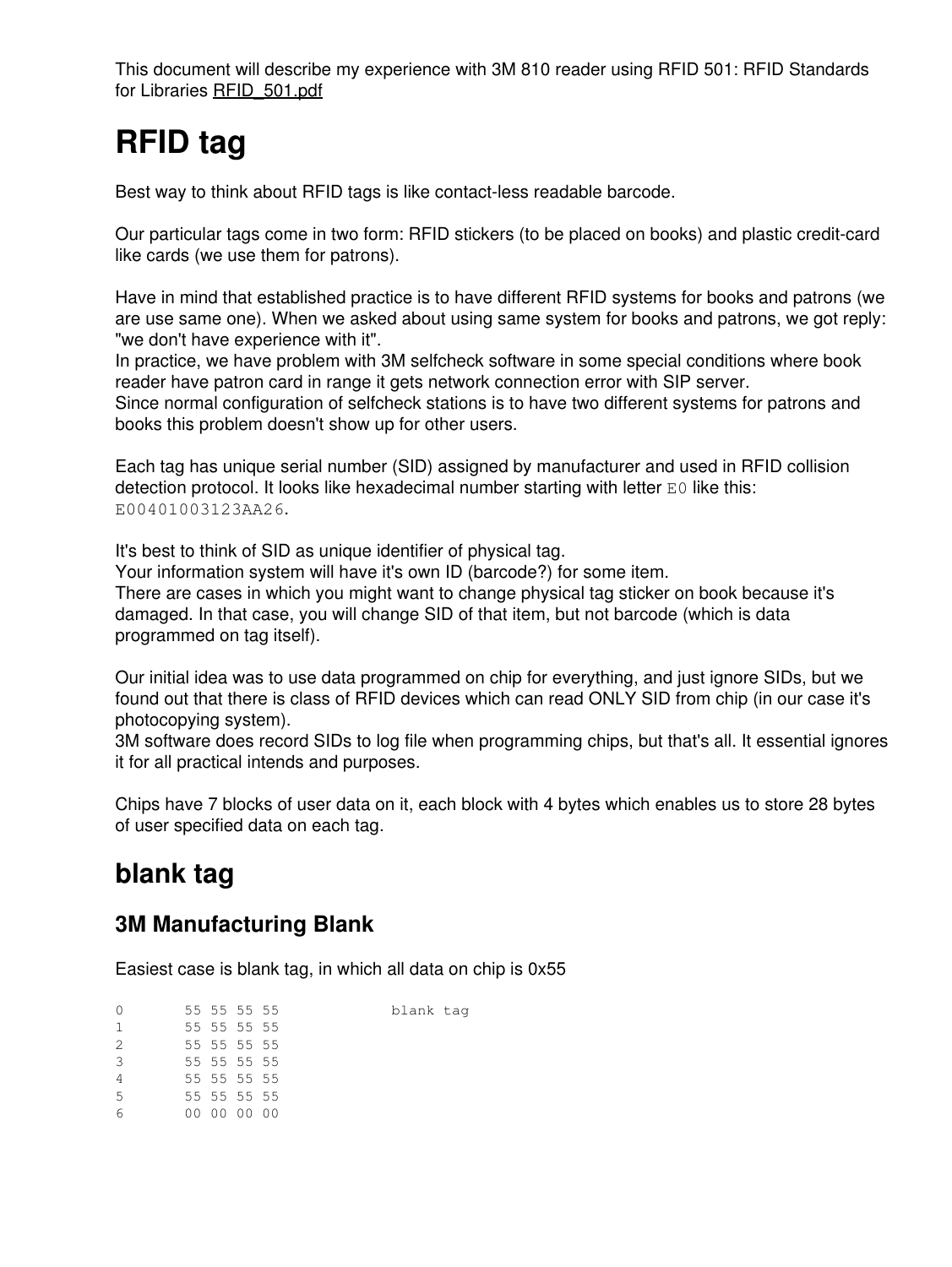#### **Generic blank**

Generic blank seems to erase only first three blocks with zeros:

00 00 00 00 00 01 00 00 00 00 02 00 00 00 00

while rest of tag will be unchanged **including rest of data on tag**

#### **programmed tag**

Tags programmed with 3M software have following data layout on them:

```
0 04 is 00 tt i [4 bit] = number of item in set [1 .. i .. s]
                                 s [4 bit] = total items in set
                                 tt [8 bit] = item type
1 dd dd dd dd dd [16 bytes] = barcode data
1 dd dd dd dd<br>2 dd dd dd dd
3 dd dd dd dd
4 dd dd dd dd
5 bb bl 11 ll b [12 bit] = branch [unsigned]
                          l [20 bit] = library [unsigned]
6 cc cc cc cc c [32 bit] = custom signed integer
```
This basically means that your barcode or identifier of item or patron can have up to 16 characters (by default numeric, but you can extend that to handle alphanumeric and special character if you need that) and three integer values: branch 0 . 4095, library 0 . 1048575 and custom data -2147483648 .. 2147483647.

You might want to use those values to uniquely identify your library and branch so that your RFID tags in books won't collide with other libraries.

If you leave decision just to providers of equipment, you might end up with 300000 tags which have plain and simple 0 in those fields. Guess which value will have tags of next library which that provider will have? My guess would be 0 also.

Writing correct numbers in that fields is not enough. If you want to use 3M software, you will also have to setup it to ignore all other tags which doesn't match your library and branch.

#### **security**

There is also single byte called AFI or security which can be changed without accessing content of chip. This byte is also readable by more primitive RFID devices like doors to check if book have been checked out from library.

3M is using  $0xD7$  (215) value for secured items (door will beep) and  $0xDA$  (218) as unsecured. It seems that all other values are ignored.

(I would guess that other manufacturers are using different values)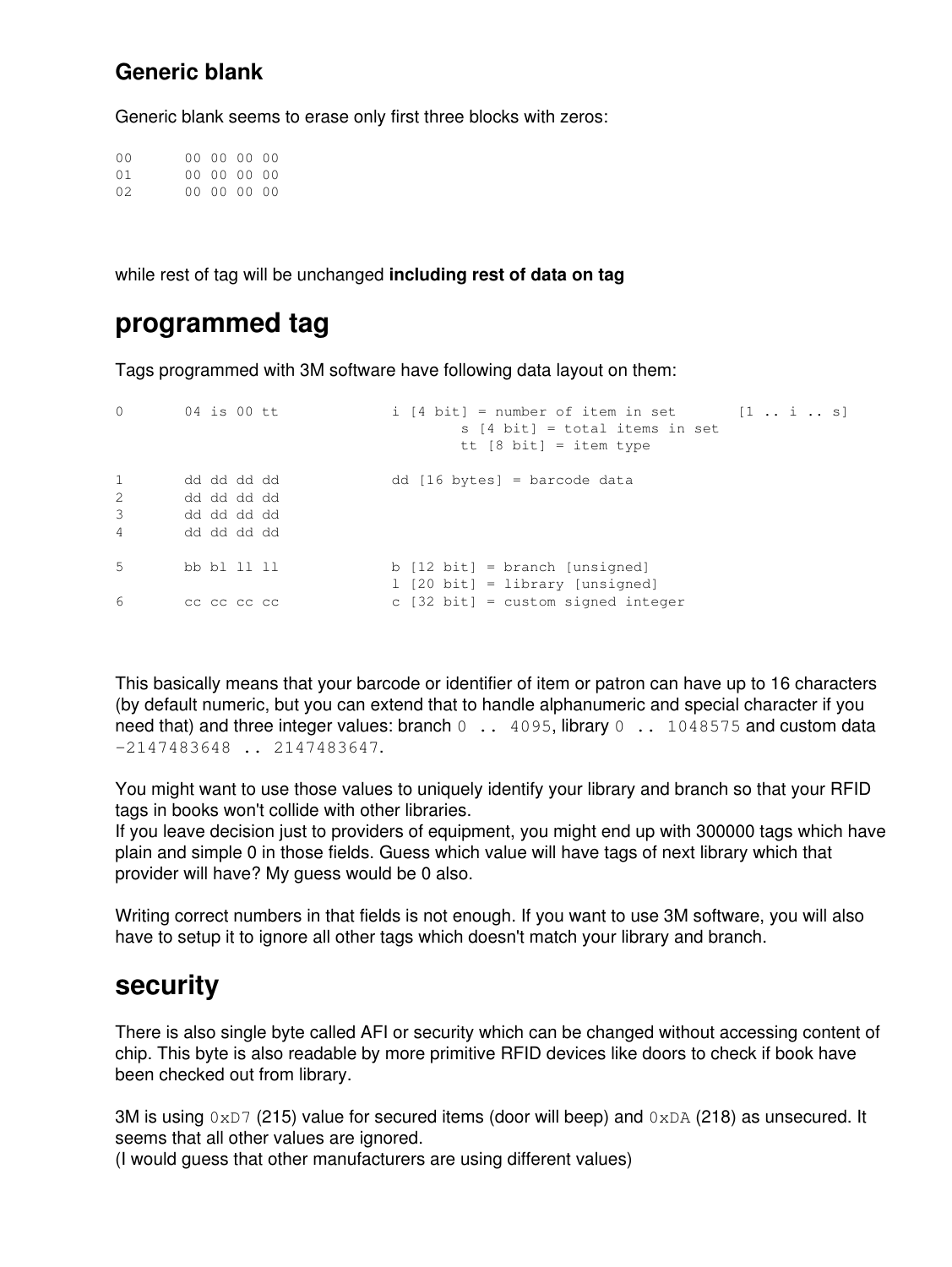As I mentioned before, since we don't have any special values in branch, library or custom field, we have situations in which patron cards get secured when patron walks by checkout counter and 3M software is left in checkout mode.

This triggers door to ring when patron passes which is not ideal.

### **disable tag**

3M software have option to disable tags. Initial examination showed that it's simply programming of tag with following content:

| 0 <sub>0</sub> |  | ff 00 00 00 |  |
|----------------|--|-------------|--|
| 01             |  | 00 00 00 00 |  |
| 02.            |  | 00 00 00 00 |  |
| 0.3            |  | 00 00 00 00 |  |
| 04             |  | 00 00 00 00 |  |
| 05             |  | 00 00 00 00 |  |
| 06             |  | 00 00 00 00 |  |

and security set to  $d7$  (this might be value from tag before disabling it, I'll have to re-check this)

While 3M software will ignore tags programmed with this content, there is **not permanent disabling of tag** since it can be programmed using other software.

## **RFID reader device**

Reader consists of several part:

- black pad reader antenna
- reader small box with micro controller and usb port
- software

Reader is recognized as USB serial device with it's own protocol on serial port. We are mostly interested in it's protocol and our ability to use reader and tags with our custom software.

At first, I assumed that protocol with RFID readers is some kind of standard. After extensive search on Internet I wasn't able to find any documentation about this particular protocol (I even tried to compare it with existing open source implementations just to be sure).

So, only solution was to do clean-room reverse engineering, and using that technique I developed perl module which can talk with RFID reader which is available at <http://svn.rot13.org/index.cgi/RFID>

After initial reverse engineering of protocol I rewrote support for 3M and CPR reader which is available at <https://github.com/dpavlin/Biblio-RFID>

# **Related blog posts**

fetchrss:

http://mjesec.ffzg.hr/~dpavlin/blog/mt/mt-search.cgi?tag=RFID&Template=feed&IncludeBlogs=1

• There was an error: 500 Internal Server Error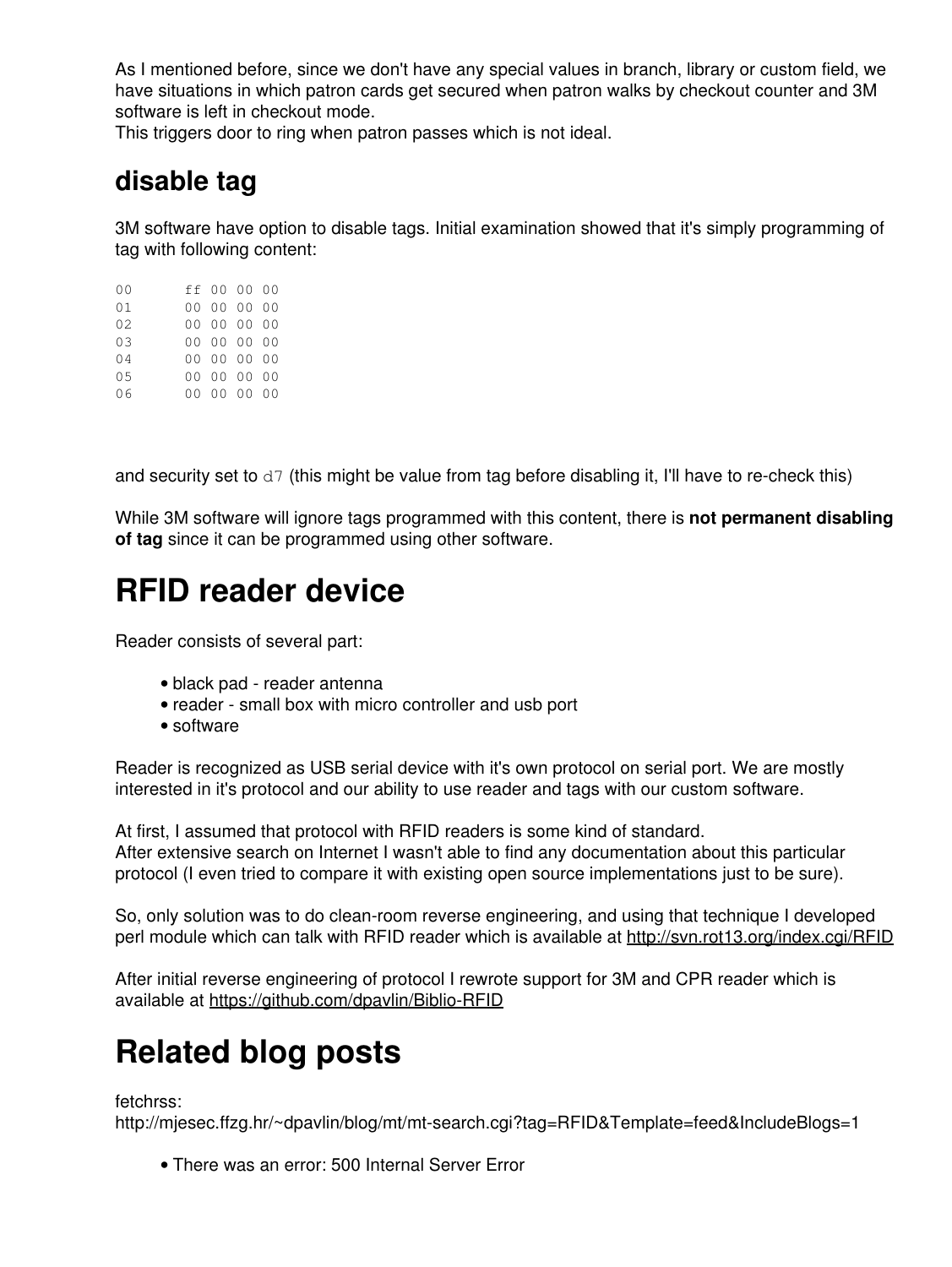# **More information**

If this was too geeky for you here is some additional materials:

- [RFID for libraries FAQ](http://www.bibliotheca-rfid.com/faq)
- [RFID overview of protocols, librfid implementation and passive sniffing](http://events.ccc.de/congress/2005/fahrplan/events/769.en.html)

## **ISO standard**

- ISO 15962.2004 object identifier structure
- ISO 15693 RFID (layer 2)
- ISO 18000 Part 3 Mode 1 13.56MHz
- [ISO/IEC JTC1/SC17/WG8](http://www.incits.org/tc_home/b105htm/b105Doc2003/N03-140-WG8-Work-Project.htm)

# **ISO/IEC 14443, Proximity cards**

The Standard series ISO/IEC 14443 consists of 4 parts, which are:

### **ISO/IEC 14443-1 Physical characteristics**

[17n1363t.doc](https://saturn.ffzg.hr/rot13/index.cgi/17n1363t.doc?action=attachments_download;page_name=hitchhikers_guide_to_rfid;id=20100120171842-3-24563) [17n1363b.doc](https://saturn.ffzg.hr/rot13/index.cgi/17n1363b.doc?action=attachments_download;page_name=hitchhikers_guide_to_rfid;id=20100120171841-2-24563)

### **ISO/IEC 14443-2 Radio frequency power and signal interface**

[17n1522t.pdf](https://saturn.ffzg.hr/rot13/index.cgi/17n1522t.pdf?action=attachments_download;page_name=hitchhikers_guide_to_rfid;id=20100120171850-9-24563) [17n1522c.doc](https://saturn.ffzg.hr/rot13/index.cgi/17n1522c.doc?action=attachments_download;page_name=hitchhikers_guide_to_rfid;id=20100120171848-8-24563)

#### **ISO/IEC 14443-2/AMD2 Amendment 2: Bit rates of fc/64, fc/32 and fc/16**

[17n2343T.pdf](https://saturn.ffzg.hr/rot13/index.cgi/17n2343T.pdf?action=attachments_download;page_name=hitchhikers_guide_to_rfid;id=20100120171908-28-24563) [17n2343F.doc](https://saturn.ffzg.hr/rot13/index.cgi/17n2343F.doc?action=attachments_download;page_name=hitchhikers_guide_to_rfid;id=20100120171907-27-24563)

#### **ISO/IEC 14443-3 Initialization and anticollision**

[17n1531t.pdf](https://saturn.ffzg.hr/rot13/index.cgi/17n1531t.pdf?action=attachments_download;page_name=hitchhikers_guide_to_rfid;id=20100120171852-11-24563) [17n1531c.doc](https://saturn.ffzg.hr/rot13/index.cgi/17n1531c.doc?action=attachments_download;page_name=hitchhikers_guide_to_rfid;id=20100120171850-10-24563)

#### **ISO/IEC 14443-3 Amendment 1: Bit rates of fc/64, fc/32 and fc/16**

[17n2342T.pdf](https://saturn.ffzg.hr/rot13/index.cgi/17n2342T.pdf?action=attachments_download;page_name=hitchhikers_guide_to_rfid;id=20100120171907-26-24563) [17n2342F.doc](https://saturn.ffzg.hr/rot13/index.cgi/17n2342F.doc?action=attachments_download;page_name=hitchhikers_guide_to_rfid;id=20100120171905-25-24563)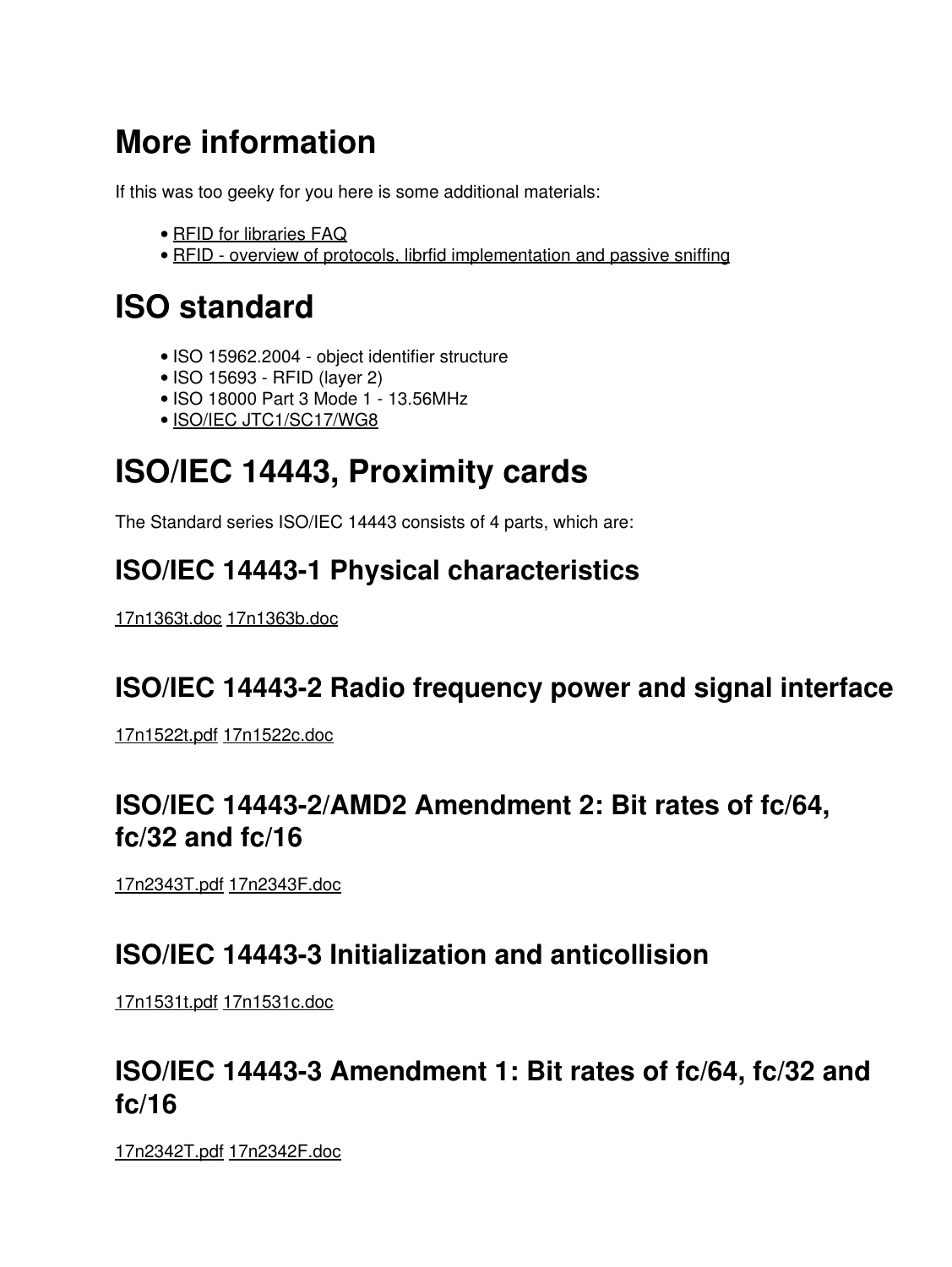## **ISO/IEC 14443-4 Transmission protocol**

[17N1689T.pdf](https://saturn.ffzg.hr/rot13/index.cgi/17N1689T.pdf?action=attachments_download;page_name=hitchhikers_guide_to_rfid;id=20100120171853-13-24563) [17n1689c.doc](https://saturn.ffzg.hr/rot13/index.cgi/17n1689c.doc?action=attachments_download;page_name=hitchhikers_guide_to_rfid;id=20100120171852-12-24563)

## **ISO/IEC 15693, Vicinity cards**

### **ISO/IEC 15693-1 Physical characteristics**

[17n1355t.doc](https://saturn.ffzg.hr/rot13/index.cgi/17n1355t.doc?action=attachments_download;page_name=hitchhikers_guide_to_rfid;id=20100120171841-1-24563) [17n1355b .doc](https://saturn.ffzg.hr/rot13/index.cgi/17n1355b%20.doc?action=attachments_download;page_name=hitchhikers_guide_to_rfid;id=20100120171840-0-24563)

### **ISO/IEC 15693-2 Air interface and initialisation**

[17n1486.pdf](https://saturn.ffzg.hr/rot13/index.cgi/17n1486.pdf?action=attachments_download;page_name=hitchhikers_guide_to_rfid;id=20100120171846-7-24563) [17n1486c.doc](https://saturn.ffzg.hr/rot13/index.cgi/17n1486c.doc?action=attachments_download;page_name=hitchhikers_guide_to_rfid;id=20100120171846-6-24563)

**ISO/IEC 15693-3 Anticollision and transmission protocol**

[17n1692t.pdf](https://saturn.ffzg.hr/rot13/index.cgi/17n1692t.pdf?action=attachments_download;page_name=hitchhikers_guide_to_rfid;id=20100120171856-15-24563) [17n1692c.doc](https://saturn.ffzg.hr/rot13/index.cgi/17n1692c.doc?action=attachments_download;page_name=hitchhikers_guide_to_rfid;id=20100120171854-14-24563)

## **ISO/IEC 10373-6, 10373-7, Test methods for the contactless integrated circuit(s) cards**

### **ISO/IEC 10373-6 Proximity cards**

[17n1695t.pdf](https://saturn.ffzg.hr/rot13/index.cgi/17n1695t.pdf?action=attachments_download;page_name=hitchhikers_guide_to_rfid;id=20100120171857-17-24563) [17n1695c.doc](https://saturn.ffzg.hr/rot13/index.cgi/17n1695c.doc?action=attachments_download;page_name=hitchhikers_guide_to_rfid;id=20100120171856-16-24563)

### **ISO/IEC 10373-6/AMD1 Amendment 1: Additional PICC test methods**

[17n2258t.pdf](https://saturn.ffzg.hr/rot13/index.cgi/17n2258t.pdf?action=attachments_download;page_name=hitchhikers_guide_to_rfid;id=20100120171904-24-24563) [17n2258t.doc](https://saturn.ffzg.hr/rot13/index.cgi/17n2258t.doc?action=attachments_download;page_name=hitchhikers_guide_to_rfid;id=20100120171904-23-24563) [17n2258C.doc](https://saturn.ffzg.hr/rot13/index.cgi/17n2258C.doc?action=attachments_download;page_name=hitchhikers_guide_to_rfid;id=20100120171902-22-24563)

### **ISO/IEC 10373-6/AMD2 Amendment 2: Improved RF test methods**

[17n2225t.pdf](https://saturn.ffzg.hr/rot13/index.cgi/17n2225t.pdf?action=attachments_download;page_name=hitchhikers_guide_to_rfid;id=20100120171901-21-24563) [17n2225F.doc](https://saturn.ffzg.hr/rot13/index.cgi/17n2225F.doc?action=attachments_download;page_name=hitchhikers_guide_to_rfid;id=20100120171900-20-24563)

## **ISO/IEC 10373-7 Vicinity cards**

[17n1697t.pdf](https://saturn.ffzg.hr/rot13/index.cgi/17n1697t.pdf?action=attachments_download;page_name=hitchhikers_guide_to_rfid;id=20100120171900-19-24563) [17n1697c.doc](https://saturn.ffzg.hr/rot13/index.cgi/17n1697c.doc?action=attachments_download;page_name=hitchhikers_guide_to_rfid;id=20100120171858-18-24563)